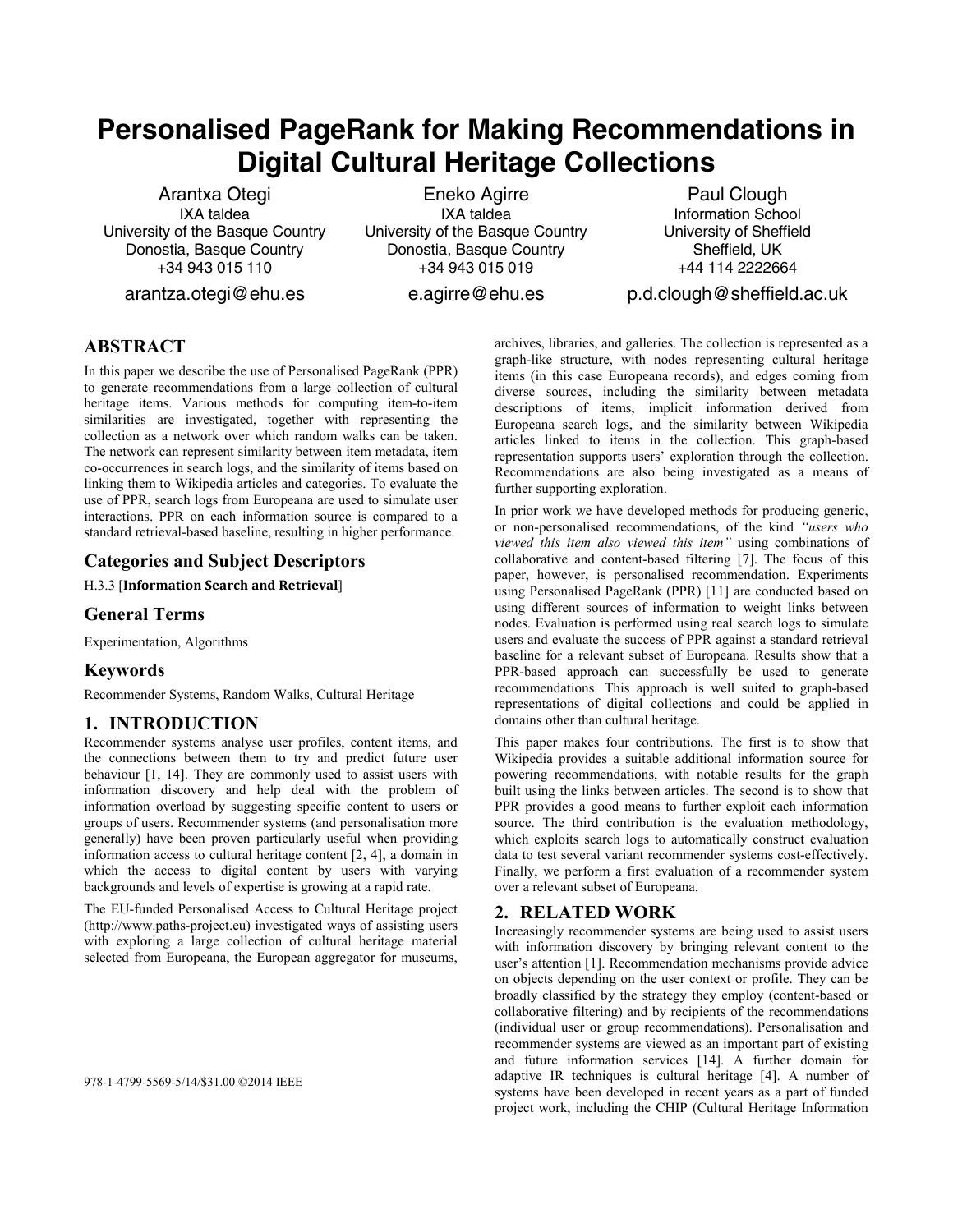Personalisation) project that investigated the effects of transparency on trust and acceptance of user-adaptive systems of a content-based recommender system for artworks [8].

PageRank-based algorithms have been used for making recommendations on network structures. For instance, [9] used random-walks for collaborative recommendation. Alternatively, [10] presented a biased PageRank-like scoring algorithm named ItemRank, which can be used to rank products according to expected user preferences. Similarly, [17] proposed a contentbased recommendation system that used random walk on an item similarity matrix. The experiments in [17] empirically showed that graphs are valuable to deal with the sparsity problem, which is also an issue in Europeana logs. In our case, we explore the use of both logs and item metadata similarity. In addition, we also propose to use the rich graph of information in Wikipedia links and categories. We show that random walks effectively use those information sources on a relevant subset of Europeana.

# **3. RECOMMENDER SYSTEM**

The recommender system described in this paper utilises a session-based user model - the user profile is built up during an active search session from items viewed - and uses PPR to recommend further items of interest. Given one or many items, we use this graph-based algorithm to bias items that are more likely of interest to a user because they match the user's profile. Three scenarios are modelled:

**No profile, item page**: when the user is viewing an item, but there is no profile information because they have not logged into their account. Input information is the current item.

**Profile, landing page**: when the user is at the general landing page and, as they have logged into their account, their profile information is available. Input information is the set of items in their profile.

**Profile, item page**: when the user is viewing an item and, as they have logged into their account, their profile information is available. Input information is the set of items in their profile and the current item.

Given a graph, PageRank ranks nodes in a graph according to their relative structural importance and can be viewed as the result of a random walk process across the graph [5]. Personalised PageRank (PPR) is an algorithm that, given a graph, ranks nodes according to their relative structural importance and the proximity from a set of focus nodes [11]. During initialisation of the random walk, stronger probabilities are assigned to the focus nodes of the graph, giving more importance to those and neighbouring nodes.

In summary, the process is the following: (1) Create a graph structure to represent the digital collection offline. Nodes represent items in the collection and weights are assigned to links between nodes. Additional nodes and links can be created for various sources (see Section 4.2). (2) Given the user model as a set of items and the focus item (defined according to each of the three scenarios), Personalised PageRank computes the weight of the items relative to the given items. (3) Items with the highest weights are then selected and returned as the recommendations.

# **4. EXPERIMENTS**

# **4.1 Dataset**

The recommender system described in this paper works over a collection of approximately 540,000 items with English metadata selected from Europeana. The collection is represented as a graph where nodes represent items and edges connect related/similar items (the weight reflecting the strength of the relationship). Various forms of semantic enrichment, including connecting similar items and mapping items to Wikipedia articles have already been carried out [3].

We also make use of search (or transaction) logs as a form of implicit evidence and for evaluating the PPR-based approach (Section 4.3). A 6-months sample of logs (1 Jan to 30 June 2012) from the main Europeana portal was collected and standard preprocessing applied [16], including the removal of lines not relating to user actions (e.g., CSS files and images), removal of non-human actions (e.g., robots), session-segmentation (based on a 30 min timeout between actions) and classification of requests (e.g., querying, viewing an item, etc.). In total, the processed data consists of 14,164,379 requests (3,245,766 sessions), with 53.7% of requests for item views. For each session we extract sequences of 2 viewed items (ignoring all other request types). For example for the action sequence item<sub>1</sub> $\rightarrow$  item<sub>2</sub> $\rightarrow$ search<sub>1</sub> $\rightarrow$ item<sub>3</sub> we would extract the sequences item<sub>1</sub>→ item<sub>2</sub> and item<sub>2</sub>→item<sub>3</sub>. We ignored pairs containing repeated items, i.e., item $i$ =item $i$ .

# **4.2 Algorithms**

We have implemented several algorithms making use of different sources of data, such as keywords in the metadata, item-to-item similarity, logs (Section 4.1), and links to Wikipedia and Wikipedia categories. Item-to-item similarity is computed using a state-of-the-art approach based on Latent Dirichlet Allocation [3], which is applied after analysing the metadata information of the items. As a result, each item in the dataset is linked to 25 most similar items, together with associated confidence values.

To link items with Wikipedia articles, the Wikipedia Miner API [13] is used over title, description and subject fields. Wikipedia Miner loads an instance of Wikipedia into a database, and then provides functions to detect and disambiguate relevant Wikipedia links from plain text. For each item, all candidate topic links identified by Wikipedia Miner are included. Based on those links to Wikipedia, items are linked to Wikipedia categories. We have used those sources of data and we also applied PPR to the graph produced by the respective information, as follows:

**Keyword**: uses Solr search engine to index item metadata (http://lucene.apache.org/solr/). Keywords from *dc:title* and *dc:creator* fields of the items corresponding to the chosen scenario are used as queries, and the retrieved items are returned as recommendations. For the "profile, item" scenario, the two retrieved ranks for "no profile, item" and "profile, landing" are combined summing the retrieval scores.

**Similarity**: based on the pre-computed similarity links between items [3] based on LDA. In the "no profile, item" scenario we return the list of similar items for the current item ordered by their weight. In the two "profile" scenarios, we aggregate the similar items for each item in the profile (and for the current item in the "profile, item"), summing their weights.

**Logs**: links between items when both items have been visited in succession in one session are extracted from Europeana search logs (see Section 4.1). The frequency of occurrence of pairs is used to weight the links, and applied to each scenario as described for similarity above.

**PPR-wikilinks**: applies PPR algorithm over a graph built from Wikipedia. In order to obtain the graph structure of Wikipedia, we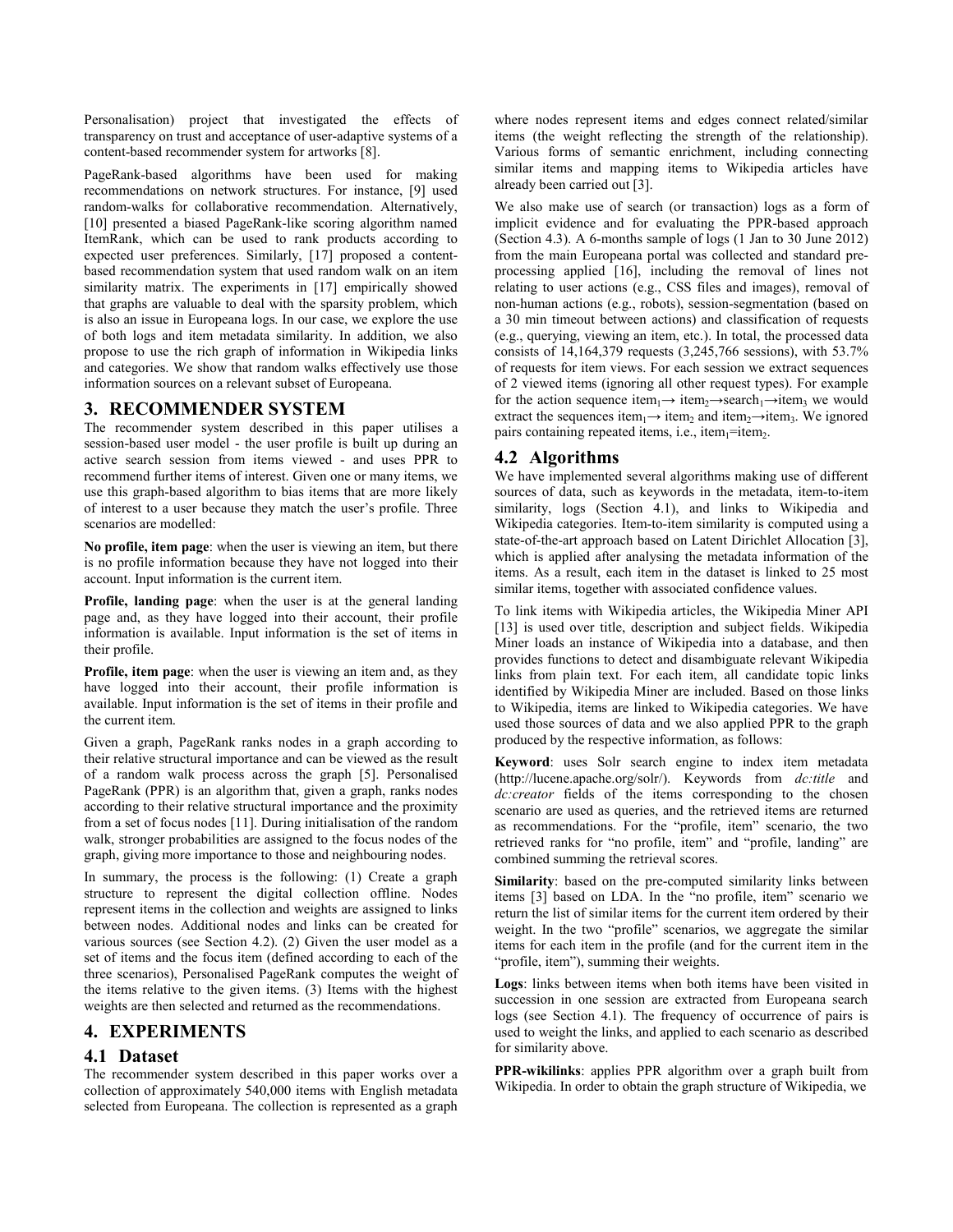|               | No profile, item page |         |               |                          |                              | Profile, landing page |     |               |        |                              | Profile, item page |        |            |        |                               |
|---------------|-----------------------|---------|---------------|--------------------------|------------------------------|-----------------------|-----|---------------|--------|------------------------------|--------------------|--------|------------|--------|-------------------------------|
|               | $\#rec$               | $\#$ gs | <b>B</b> pref | $P(\widehat{\alpha})$ 10 | $P_{cat}(\partial \Omega)10$ | $\#rec$               | #gs | <b>B</b> pref | P(a)10 | $P_{cat}(\partial \Omega)10$ | $\#rec$            | # $gs$ | bpref      | P(a)10 | $P_{cat}(\partial \Omega)$ 10 |
| keyword       | 1000                  | 232     | 0.2320        | 0.050                    | 0.1349                       | 1000                  | 183 | 0.1830        | 0.028  | 0.0792                       | 000                | 250    | 0.2500     | 0.051  | 0.1320                        |
| similarity    | 875                   | 54      | 0.0617        | 0.036                    | 0.1144                       | 958                   | 56  | 0.0585        | 0.018  | 0.0792                       | 980                | 86     | 0.0878     | 0.033  | 0.1085                        |
| logs          | 840                   | 12      | 0.1333        | 0.105                    | 0.1613                       | 958                   | 100 | 0.1044        | 0.068  | 0.1232                       | 967                | 181    | 0.1872     | 0.138  | 0.2170                        |
| PPR-wikilinks | 1000                  | 199     | 0.1990        | 0.032                    | 0.1085                       | 1000                  | 180 | 0.1800        | 0.017  | $0.0909\dagger$              | 1000               | 234    | 0.2340     | 0.024  | $0.1408 +$                    |
| PPR-sim       | 877                   | 198     | 0.22581       | 0.017                    | 0.1144                       | 958                   | 194 | 0.2025        | 0.008  | $0.0850 +$                   | 980                | 235    | 0.23981    | 0.016  | $0.1320 +$                    |
| PPR-logs      | 857                   | 483     | 0.56361       | 0.087                    | $0.1760 +$                   | 991                   | 560 | 0.56511       | 0.050  | $0.1525\dagger$              | 992                | 587    | $0.5917$ : | 0.071  | $0.2317 +$                    |

**Table 1: Main results in the three scenarios. Results in bold with** † **and** ‡ **indicate, respectively, a higher result and statistically significant higher result than the respective baseline (keyword vs. PPR-wikilinks, similarity vs. PPR-sim, logs vs. PPR-logs)** 

simply treat the articles as nodes and the links between articles as the edges. Items that link to Wikipedia articles are also added to the graph as nodes.

**PPR-sim**: exploits a graph created based on the similarity links. Each node in the graph corresponds to an item of the collection and an undirected edge connects two items if one item is in the list of similarity links of the other item.

**PPR-logs:** uses logs for creating the graph. The graph nodes are the items in the collection and there is an edge between two items if the pair exists in a log sequence.

In the "profile, item" scenario, profile and current items are considered as input information all together. But, in order to give more importance to the item viewed at the moment, when summing the weights in the first three baseline algorithms, the scores of the profile items are multiplied by 0.5. In the case of PPR algorithms, when initialising the random walk, the nodes corresponding to profile items are initialised to 0.5 and the current item to 1 (all other nodes are set to 0).

## **4.3 Evaluation Methodology**

 $\overline{a}$ 

Various approaches have been proposed to evaluate recommender systems [12]. In this work we make use of a sample of Europeana search logs (described in Section 4.1) to create an evaluation dataset (gold standard) reflective of user interaction. A set of 1,000 sessions containing at least 5 viewed items was randomly selected from the  $\log s^1$ . Sequences of 5 viewed items (from this point referred to as '5-item log') were then extracted and used for evaluation. The output of the recommender systems were then judged on this gold standard for the following three scenarios:

**No profile, item page**: the fourth item of each 5-item log is used as the current item; the fifth item used as the gold standard recommendation.

**Profile, landing page**: the first three items of each 5-item log are used as profile items; the fifth item used as the gold standard recommendation.

**Profile, item page**: the first three items of each 5-item log are used as profile items; the fourth item as the current item; the fifth item used as the gold standard recommendation.

This automated evaluation methodology has the advantage of being efficient and cost-effective: allows testing and optimization

of system variants without costly human involvement. We take the results based on this methodology to be indicative of performance differences between systems; however, more substantive user judgments would need to be taken based on user studies, for example as shown in [2]. Results are also an underestimation of the effectiveness of the method: the recommended items might be relevant, but we only count as relevant the one in the 5-item log. We also suspect that the results for the log and keyword methods could be overestimated, as the Europeana interface suggests items based on keywords and previous user interactions, and this may bias users. Given that we used logs from those users in the gold standard, our evaluation method might be biased in favour of them. Exploring whether this is the case is left for future work.

# **5. RESULTS**

Table 1 shows the results on the three scenarios of the baselines and the three PPR variants. In the columns we report the number of items that obtain a recommendation (#rec), the number of items receiving recommendations including the gold standard item (#gs), and three evaluation measures (Bpref, P@10 and P<sub>cat</sub>@10). Bpref [6] is a well-known evaluation measure used when relevance judgements are incomplete, as in our case. A precision score is used to indicate whether the relevant item (the  $5<sup>th</sup>$  item in the session) is present in the first 10 items shown to the user  $(P@10)$ . A variant of  $P@10$  is also used that scores a recommendation as correct if it is from the same Wikipedia category as the relevant item ( $P_{cat}(\widehat{\omega}10)$ ). Our item to category mapping included 341 of the relevant items, that is, the evaluation figures are obtained on 341 items, not the full set of 1,000. Performance differences were judged significant if *p*< 0.05 [15].

Table 1 shows that using information derived from the search logs are the most effective for making recommendations amongst the three baselines. Using logs achieves the best results in all evaluation measures. Keyword search and PPR-wikilinks are also the only two methods that always return a recommendation, with similarity and logs trailing behind. The best results with  $P@10$  are obtained using logs. None of the PPR methods attains better results than the respective baseline. The situation changes when taking into account categories ( $P_{cat}$ @10 results) or that the evaluations are incomplete (Bpref results), where the PPR-based methods, in general, beat their respective baselines, and where PPR-logs yields the best results in all three scenarios. Our interpretation is that the baseline methods are more precise in returning the item in the gold standard, but the Bpref and  $P_{cat}(\hat{a})10$ results are strong indications that the recommendations of the PPR

<sup>&</sup>lt;sup>1</sup> In order to allow fair evaluation, these 1,000 sessions were removed from the logs used by the recommendation algorithms (see Section 4.2).